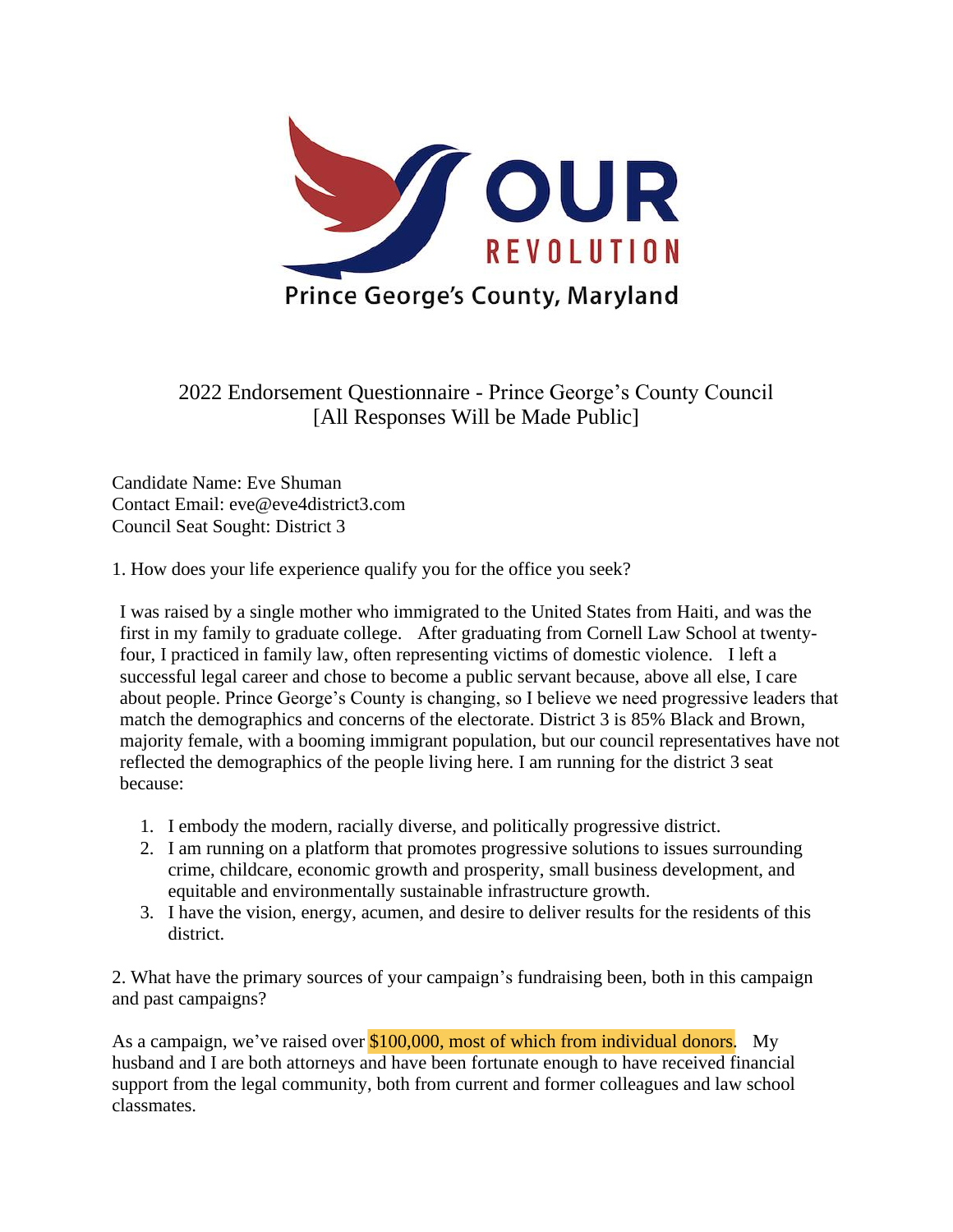3. In 2018, the Prince George's County Council approved a small-donor public financing program for Council and Executive races to come into effect for the 2026 election. As yet, the Fair Election Fund Commission has not been set up and no funding has been allocated to the program. Do you support the small donor public financing program? If elected to the Council, will you work to ensure the program is funded each year leading up to the full funding needed for the 2026 election?

As a first-time candidate and a woman of color I know how hard it is to run a viable campaign. The inability to fundraise is a huge barrier for first-time candidates and prevents them from gaining any traction on the campaign trail. It also keeps those already in power from having meaningful challengers, which then breeds complacency and disregard for the needs of the people they represent. I am fully in favor of small-donor public financing and will work to fund and set-up the Fair Election and Fund Commission.

4. In 1992, through a citizen-driven referendum, a two-term limit was placed on council members which the council repeatedly attempted to repeal over the years and repeatedly failed. As a result of the addition of two at-large seats on the council in 2016, the two-term limit has been diluted with council members allowed to jump from at-large to district seats and back without limit. Do you think district membership on the council is significantly different from at-large membership? Would you support or oppose the reinstatement of strict two-term limits?

I am fully in favor of two-term limits and am currently running against a candidate who is attempting to flout that legislation and return to the council after having already served two terms. However, I do believe that the at-large seats are different from the district seats. As U.S. Senator Chris Van Hollen's regional director I had a bird's-eye view of the County Council and paid particular attention to the two new at-large seats. In function, the at-large members behaved distinctly from the district members, often acting in leadership and supportive roles. I did not receive the impression that the at-large members were acting as additional representatives for their respective native districts.

4. What is your position on the Maryland MAGLEV train proposal?

## The MAGLEV is a great example of the kinds of development projects we should not be

supporting. The MAGLEV will barrel through the County using magnetic levitation, connecting Baltimore to DC in its first stage. While the project has a glossy exterior, a deeper look reveals a much more troubling picture. I will oppose the MAGLEV for the following reasons:

- The environmental and structural impact caused by massive tunneling;
- The disruptive speeds of the train, which will tear through the District;
- The train itself will be too expensive for the average commuter;
- There will not be a stop in Prince George's County, so it's costs will not come with any added benefits to our community; and
- There is no guarantee that this project would create jobs for Prince Georgians in the short or long term.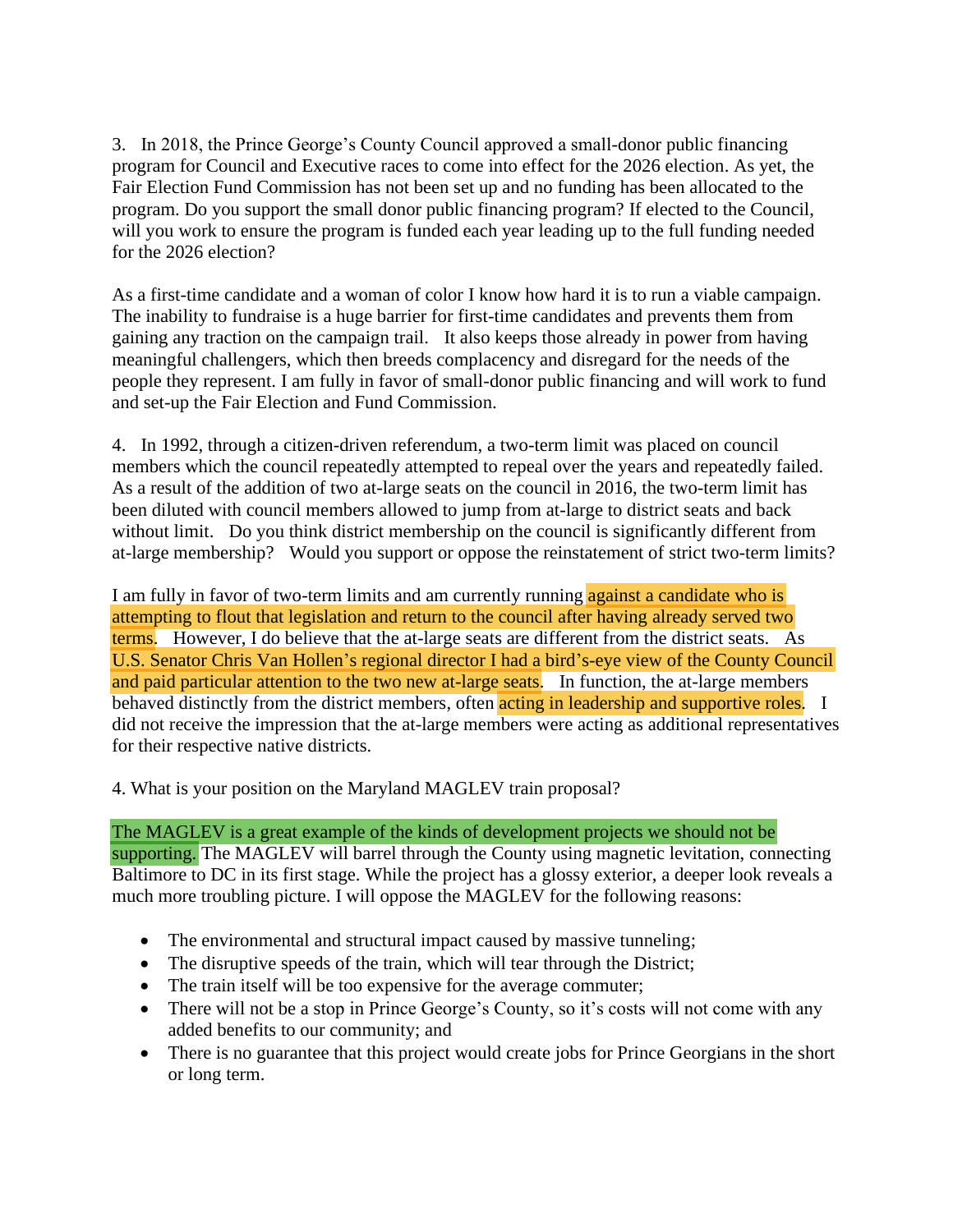5. There is a great shortage of affordable housing in Prince George's County. What role can the County government have in creating policies that will provide affordable housing for residents at all income levels? How will you engage on this issue?

I fundamentally believe that all members of our county are entitled to safe, affordable, and environmentally friendly housing. In office, I will:

- Increase access to grants for first-time home buyers, particularly teachers and public safety service workers.
- I will promote public-private development projects that create affordable housing in a transparent manner that supports the wishes of our residents.
- I would support down-payment assistance, financial counseling, tax credits, and employment assistance programs.

6. As part of the Maryland Police Accountability Act of 2021 (HB670-2021), the Maryland General Assembly requires each county to set up a Police Accountability Board (PAB). Prince George's County Council must pass legislation to fulfill this State mandate.

- a. Do you support incorporating the functions of the existing Citizen Complaint Oversight Panel in the PAB? Yes
- b. How would you ensure that the composition of the PAB reflects the community? The PAB needs to reflect the county's diversity, both racially and economically. To ensure that this happens, we must widely advertise PAB positions and be intentional about who we choose.
- c. Do you support a PAB with subpoena powers and paid investigators to effectively review complaints of police misconduct filed by members of the public? Yes
- d. Do you support adequate funding to staff the PAB to investigate the number of complaints filed, including budgeting for independent legal counsel? Yes

7. The County Council approved a councilmanic district map that was very different from the map created by the independent Redistricting Commission appointed by the council. The map was found illegal by two separate levels of our judicial system. Please share your thoughts on the Council's map, public opposition to the map, and the judicial finding.

I was opposed to the council's gerrymandered map, which effectively cut out candidates they did not like, or who posed a challenge to incumbents in the 2022 election cycle. This attempt to undermine democracy injected unnecessary discord and uncertainty into our process and only worked to erode trust in transparent and fair elections. I submitted testimony in opposition to the map and was pleased by the decisions of the county and appellate courts.

8. The County has a massive backlog in school maintenance, renovation, replacement, and expansion, which former Board Chair and education stalwart, Dr. Alvin Thornton, has attributed in large part to 20 years of historical racial discrimination towards Prince George's students.

a. The County's solution to part of this problem has been to engage in a Public-Private Partnership for the construction and maintenance of six middle schools - the first county in the entire country to engage in a P3 for school construction. Do you think that using private capital with significantly higher interest rates that places the burden on Prince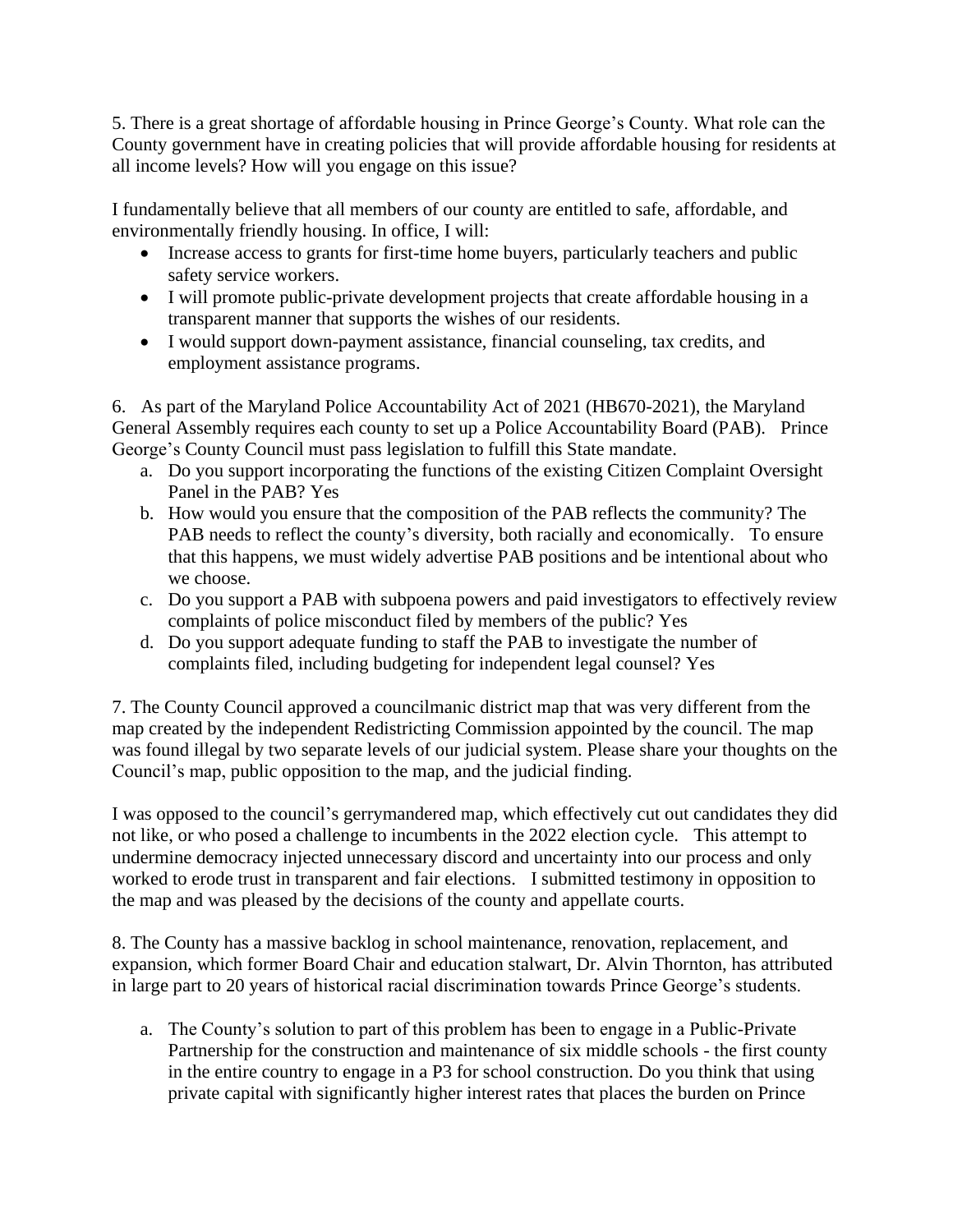George's taxpayers is a viable model to address historical racial discrimination or should the State make Prince George's schools whole through State funding.

While I'm in favor of using state funds to make Prince George's schools whole, I think that the P3 construction program was better suited to address the urgency of our deteriorating school buildings. We are now on the road to getting six new or renovated school buildings and, sadly, I don't believe that would have happened if we relied solely on our state partners to act.

b. What is the solution to fixing the huge remaining backlog in school maintenance, renovation, replacement, and expansion?

This is such an urgent issue, and I believe that we need to use every available avenue to accomplish this goal. We need to **grow our economy**, focusing on development and expanding our commercial tax base. We can accomplish this with transit-oriented development, by creating livable downtown communities. We must also continue pushing for state dollars and utilizing the public-private partnership school construction program.

c. What actions do you think the County should take to ensure that school capacity matches current and future demand?

As we continue to build, grow, and create density around our metro stations, we must also consider the population growth. New housing should never be approved without first considering whether the local schools can meet the demands of the growing population.

9. Should the Prince George's School Board be restored to a fully elected body? Why or why not?

Yes, a fully elected body is more democratic and allows residents to choose their own school board representatives.

10. Through legislation and through zoning and land use decisions, the Council plays a decisive role in county planning, and that planning drives transportation demand, demand for services and facilities, environmental and public health impacts, greenhouse gas emissions, and many other impacts. The Zoning Ordinance Rewrite eliminates the requirement that developers file Conceptual Site Plans (CSPSs) for certain kinds of projects. CSPs provide critical opportunities for public review and comment on land use proposals early in the development process. Will you commit to working to restore the requirement for CSPs as soon as possible?

My campaign has knocked over 7,000 doors in District 3 during this campaign cycle, and a common complaint is the lack of transparency in development. If the zoning rewrite makes the process less transparent then we are going in the wrong direction. I will work to restore CSPs when in office.